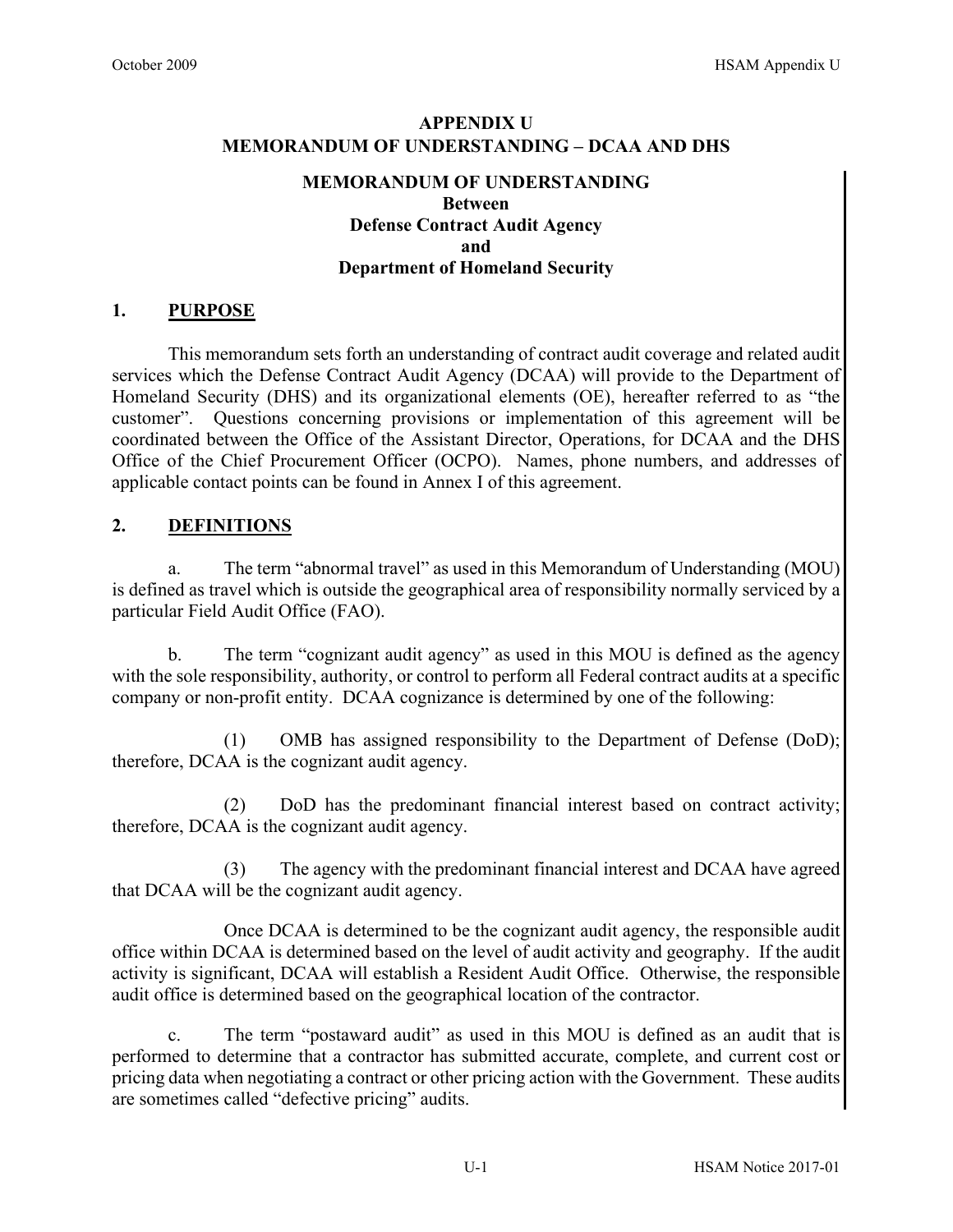d. The term "Contracting Official," as used in this MOU, includes contracting officers at all DHS organizational elements, whether the warrant is issued within DHS or is a carryover from the contracting official's legacy agency.

## **3. INTERAGENCY FUNDING AND BILLING RESPONSIBILITIES**

a. Audit services will be provided by DCAA on a reimbursable basis. Reimbursement will be based on billable audit hours at the prevailing interagency billing rate. Abnormal travel and per diem expenses required to accomplish audits are not included in the standard hourly rate and are subject to separate billing. DCAA will obtain customer approval prior to the incurrence of abnormal travel expenses.

 b. Funding will be accomplished each fiscal year in separate interagency funding documents to be executed between the Office of Assistant Director, Resources, for DCAA and the DHS organizational elements.

**c. When requested by the DHS OCPO and/or a DHS organizational element, DCAA will provide its best estimate of rates and hours for use in outyear projections. These estimates will be updated on a recurring basis whenever a significant change becomes known (such as a billing rate change announced by the Department of Defense).**

## **4. DCAA RESPONSIBILITIES**

a. The criteria in the DCAA Contract Audit Manual (DCAAM 7640.1) will be used to determine the following:

- (1) The locations where contract audit coverage will be maintained by DCAA.
- (2) Audit cognizance.

(3) Compliance with Generally Accepted Government Auditing Standards (GAGAS). DCAA will conform to GAGAS in determining the scope of audit, including the manner and the level of effort necessary to provide complete audit coverage at a contractor location. Under GAGAS the approach to contract auditing is to audit contractor systems and pursue corrective action as necessary to provide a basis for maximum reliance and to minimize the extent of contract testing necessary. Therefore, it must be understood that contract audits include DCAA evaluations of internal controls and examinations of contractor accounting and financial management systems.

 b. At contractor locations where DCAA has audit cognizance, DCAA will respond to specific requests from the customer or their designee for contract audit coverage as follows:

(1) Forward Pricing Audits. DCAA will respond to all customer requests for audit of specific price proposals. This includes audits of specific proposal elements or agreed upon procedures (e.g., rate audits only). It is understood that adequate proposal audit coverage may require the DCAA auditor at the prime contractor location to request assistance from a DCAA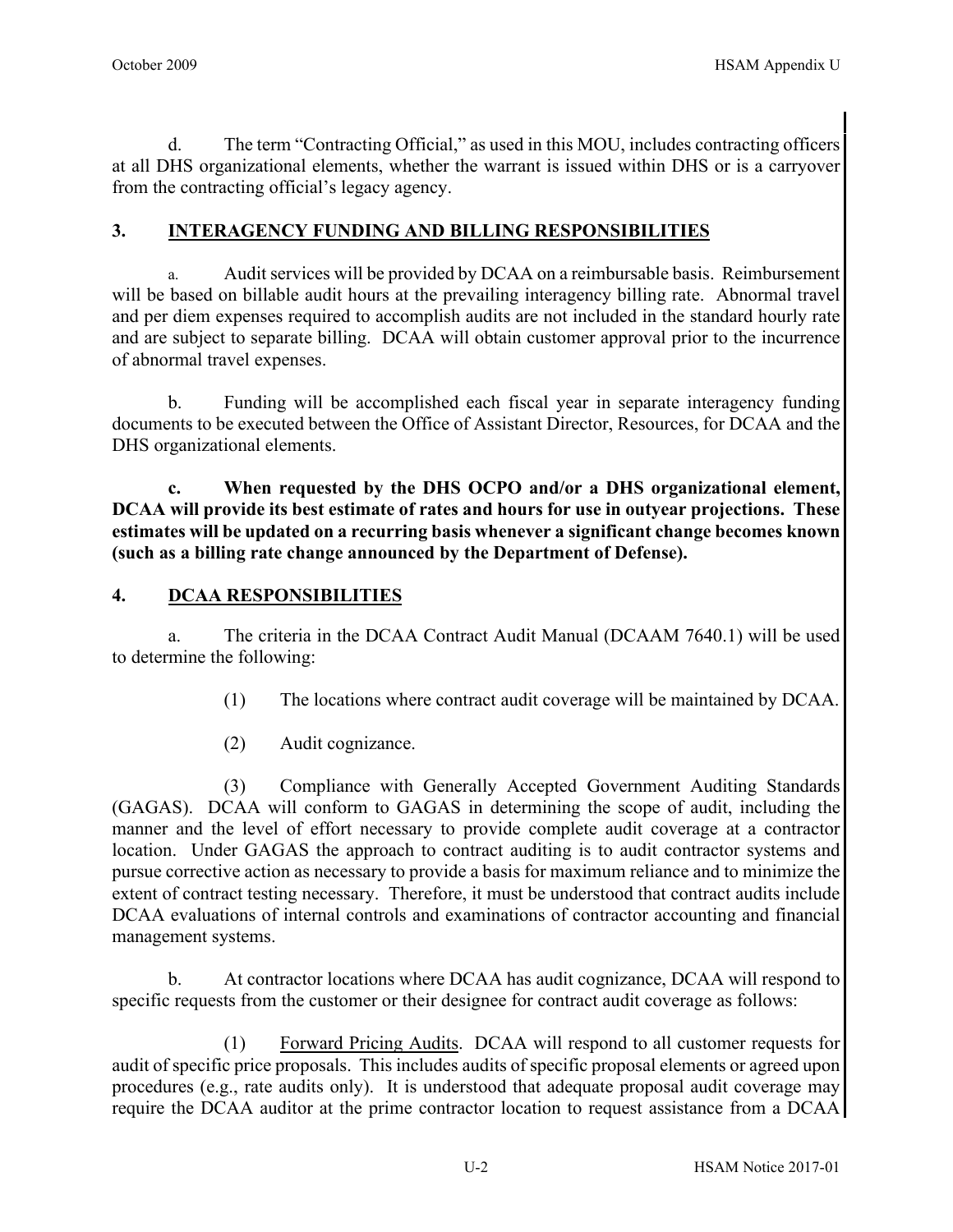office at a subcontractor location. In such cases, the detail supporting the DCAA bill will show each participating DCAA office separately. Requests for audits will normally be limited to those that exceed the current dollar threshold of the applicable procurement regulations. However, in special situations, the customer may request audits of lesser amounts. Available labor and overhead information will also be provided where appropriate.

## (2) Audit of Incurred Cost Proposals.

(a) DCAA audits incurred cost proposals by evaluating contractor systems, and uses statistical sampling techniques in order to address all auditable dollars at a contractor location for an entire Fiscal Year, or years. This approach is the most efficient method of evaluating incurred cost proposals at a contractor location. DCAA does not audit incurred cost proposals on a contract by contract basis, and will not audit an incurred cost proposal for only part of a year. Therefore, requests for audits of selected contracts or portions of a year at a contractor location will not be accommodated. However, DCAA does take specific contract provisions into account in audit planning and performance. Therefore, the customer should make DCAA aware of specific issues to be covered in the audit.

(b) DCAA audits are based on its policy for sampling low-risk incurred cost proposals. An audit will not be performed if the incurred cost proposal is classified as low risk and not selected for audit in the sampling process. DCAA bills these types of audits based on the relationship of an agency's cost audited, to the total cost audited. DCAA will provide the customer with an incurred cost audit report at the conclusion of the audit. If an audit was not performed because the incurred cost proposal was classified as low risk and not sampled, DCAA will provide the customer a memorandum stating that the submission was not selected for an audit. This memorandum will include the Certificate of Final Indirect Costs, signed rate agreement, schedule of direct and indirect costs proposed during the fiscal year (Schedule H), and cumulative allowable cost worksheet, if this can be readily prepared. Estimates for billable hours for incurred cost audits (identified as DCAA self-initiated effort) will be separately identified in a letter to the agency notifying them of the DCAA estimate. It must be understood that once the self-initiated budget is established, it cannot be reduced by the customer to cover unplanned demand effort. If the customer desires an audit of an incurred cost proposal at a contractor where DCAA is not cognizant, the customer will issue a request for audit in accordance with paragraph 5a of this agreement. DCAA will process such requests in accordance with paragraph 4c of this agreement. When DCAA agrees to process such requests, the cost of these audits will be charged against the budget for demand audits identified in the DCAA estimate.

## (3) Other Incurred Cost Audits.

(a) Other incurred cost audits are defined as audits of incurred cost not related to the contractor's annual incurred cost proposal. Such audits would include, but are not limited to, the following types of audits: Final Price Submissions, Provisional Billing Rate Audits, Terminations, Equitable Adjustment Claims, Hardship Claims, Escalation Claims, Progress Payments, and Other Special Audits necessary to protect the Government's interests. If DCAA believes that one of the above type audits is necessary based on conditions or information coming to its attention, the customer will be notified.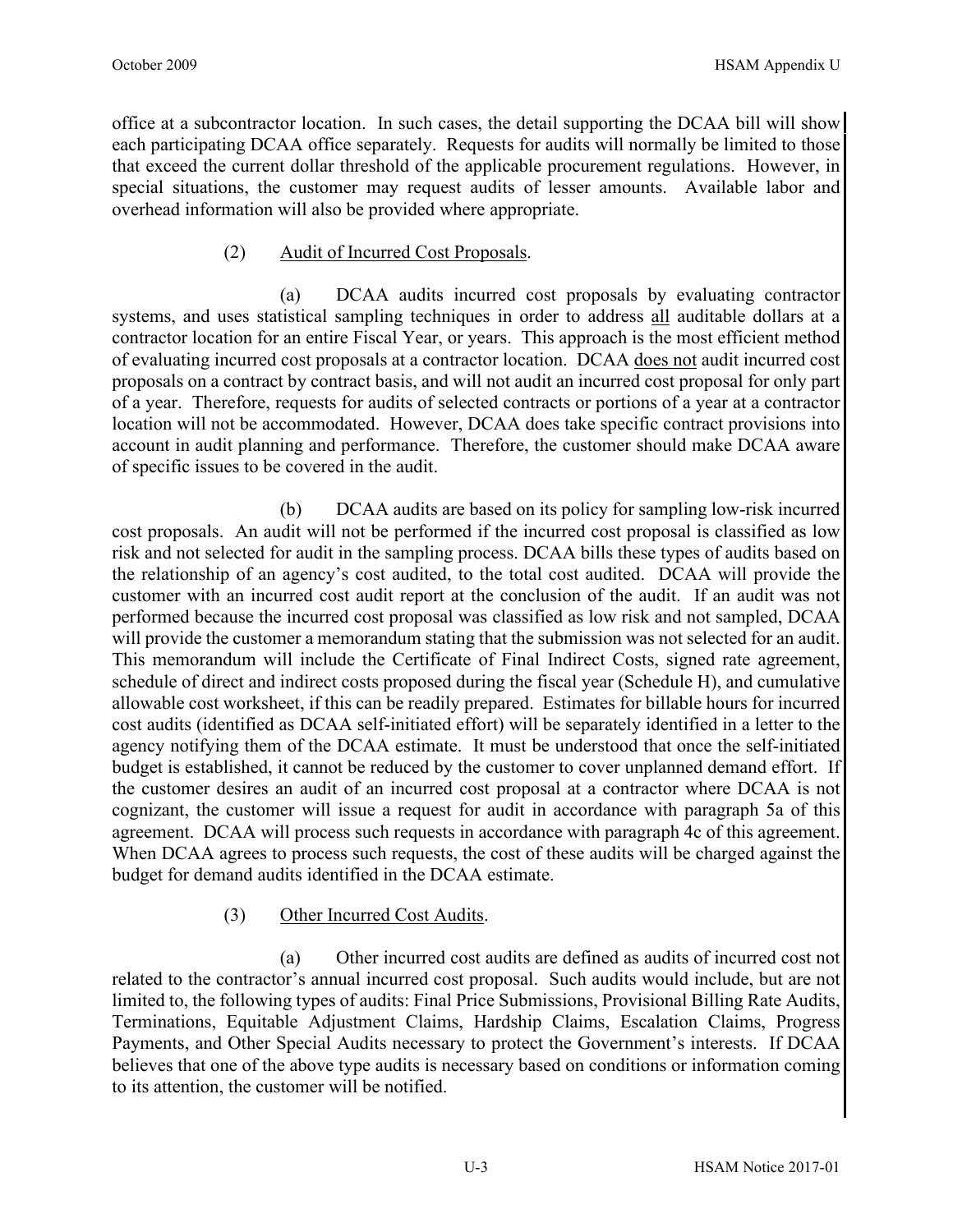(b) DCAA will respond to all customer requests for other incurred cost audits at locations where DCAA is cognizant.

(4) Cost Reimbursement Voucher Processing. DCAA will process vouchers in accordance with Annex II of this agreement.

(5) Contract Closeout. Subject to the status of applicable incurred cost audits, DCAA will issue a memorandum on the evaluation of the final voucher upon request. DCAA bills for the direct effort required to reconcile the contractor's final claim to amounts previously audited, or accepted based on determination of low risk. After reconciliation, DCAA prepares a memorandum on the evaluation of the final voucher. If there are years for which the contract has not been audited due to the customer declination to issue audit requests, DCAA may choose to conduct the additional work necessary to perform the closeout effort, or may decline the request.

(6) Postaward Truth in Negotiation (TINA) Audits. DCAA will perform postaward TINA audits for all contracts identified by the customer in accordance with paragraph 5d of this agreement. If requested DCAA will compile a recommended list of contracts for customer consideration.

 (7) Financial Advisory Services. DCAA will provide general advice on accounting, auditing, and financial matters in areas of DCAA responsibility, and facilitate and coordinate audit services with Field Audit Offices (FAOs.)

 (8) Other. Includes investigative support, negotiation assistance, and contracts appeals. A complete listing of reimbursable DCAA activities is available upon request.

c. At a contractor location where DCAA is requested to perform an audit, but has never had an audit presence, or has not audited at that contractor location for the past several years, DCAA will try to accommodate the customer's audit request. Such decisions are made on a caseby-case basis when there is sufficient information to show that it would be in the best interest of the Government for DCAA to do the audit.

 d. DCAA will provide estimates of billable time and starting and completion dates for the audit. These estimates are only to be used for planning purposes; actual hours and timeframes incurred may differ. DCAA cannot agree to perform an individual audit within a preapproved budget but will make every effort to stay within the budget. DCAA will obtain customer approval prior to incurring expenses in excess of the preapproved budget, and will provide explanations of significant differences between estimated time and actual time billed on an assignment. After receipt of a request from the customer, the assignment will be set up and completed in accordance with established procedures.

e. DCAA field offices will solicit input from the customer or their designee during the budget formulation process for succeeding year audits, to ensure that customer concerns are addressed in planning. The budget process normally takes place in August of each year.

f. Headquarters, DCAA, will promptly transmit to the DHS Inspector General reports of suspected contractor fraud or other wrongdoing whether disclosed by outside sources or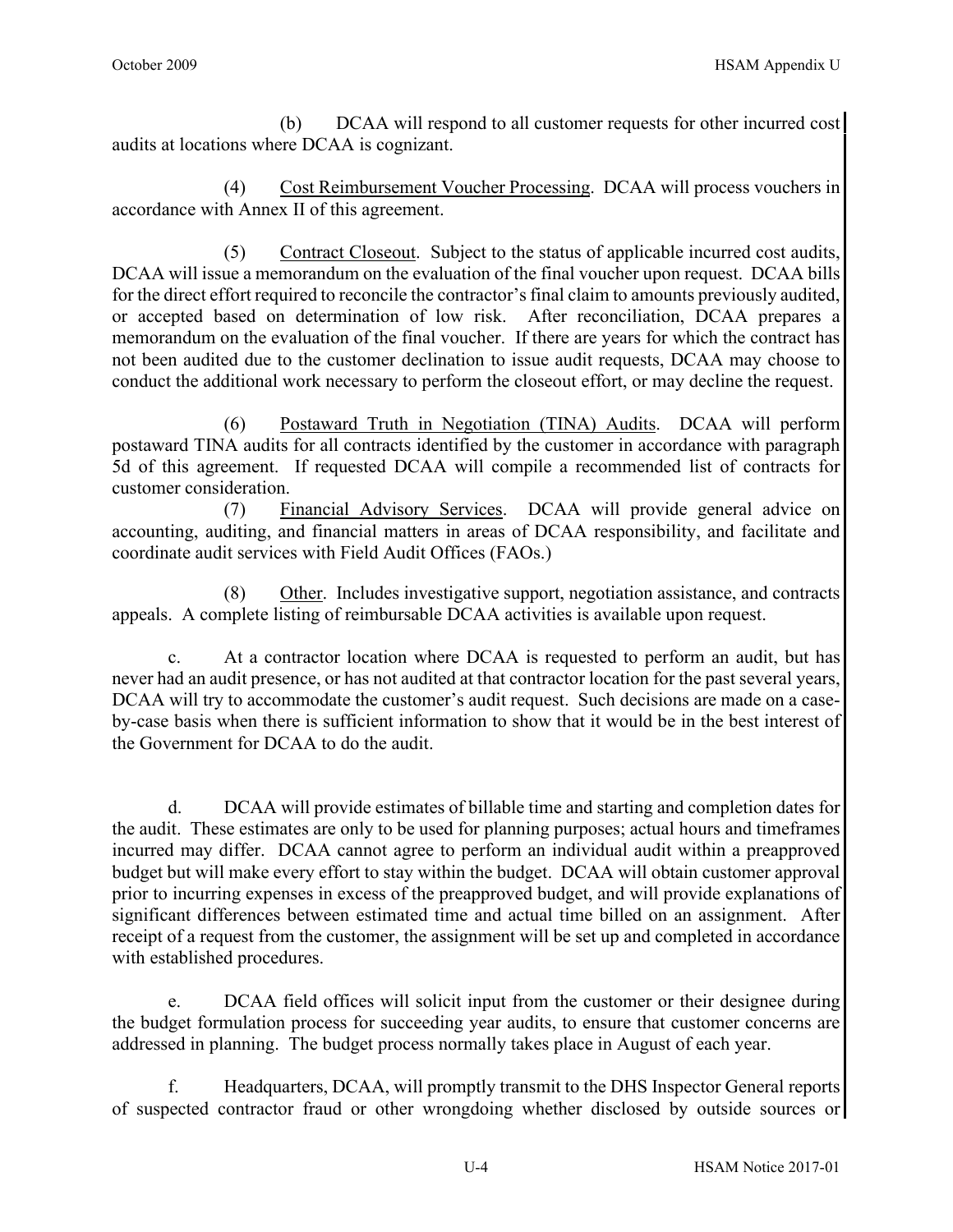detected through performance of the contract audit function. If the DHS OIG initiates an investigation, and audit support is requested by that agency through the Department of Justice, the benefiting Government agencies will be billed their pro rata share of the audit support.

 g. DCAA field offices will promptly send a copy of the audit report to whomever is designated in the request. In addition, copies of the following types of audit reports will be provided to the DHS Office of Chief Procurement Officer, Director, Oversight and Strategic Support Division, electronically, to Procurement.Support@hq.dhs.gov:

(1) Audits of Incurred Cost Submissions and Low Risk Memorandums;

(2) Contractor Internal Control System Reviews (accounting system reviews, estimating system reviews, compensation reviews, etc.);

(3) Audits of Compliance with Cost Accounting Standards;

(4) Audits of Cost Impact of Cost Accounting Standards (changes in cost accounting practice and/or noncompliances);

(5) Defective Pricing Audits (Reviews for Compliance with the Truth in Negotiation Act);

(6) All DCAA reports and memorandum that contain questioned costs or cost disallowances; and

(7) All DCAA Form 1s.

 h. Upon request by DHS OCPO, DHS Inspector General, or a DHS organizational component, DCAA will make available audit working papers relating to a customer's contract. The requestor will review such work papers at the applicable DCAA office and can make copies of any work papers deemed appropriate. DCAA will retain the original work papers in DCAA files.

i. Third-party requests (e.g., media, FOIA, non-participating agencies, Congress, etc.) received by DCAA for access to resultant audit reports and underlying work papers will be coordinated with the DHS OCPO and the DHS affected organizational component(s).

## **5. CUSTOMER RESPONSIBILITIES**

a. DHS organizational elements will address requests for audits directly to the cognizant DCAA field office. Initial contacts may be made by telephone with a written confirmation to follow. At a minimum, the following items will either be included with the request or addressed in the request:

(1) A copy of the contractor's submission to be audited should be submitted along with the audit request. This submission should be prepared in accordance with Federal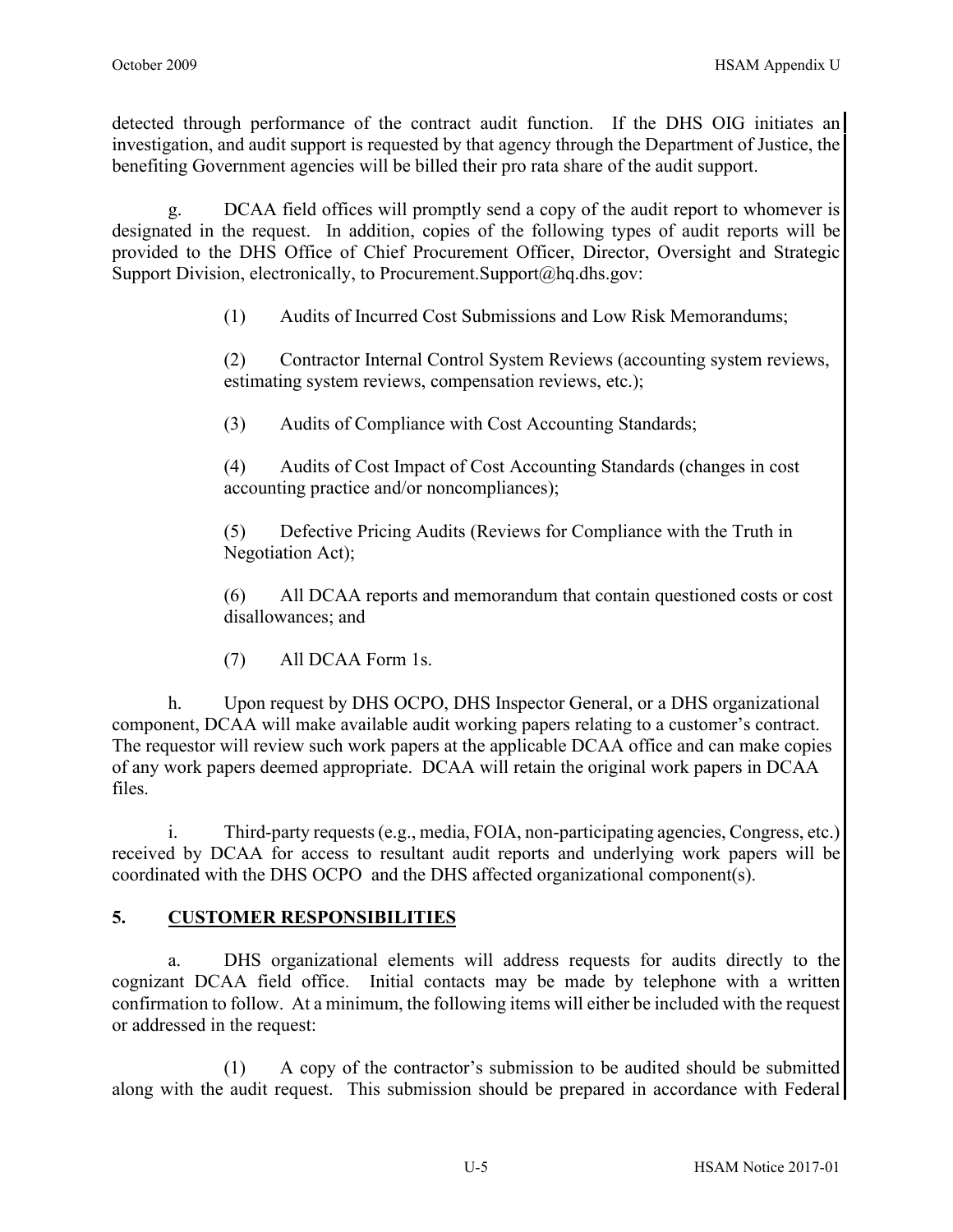Acquisition Regulations (FAR) and/or other applicable agency requirements. DCAA will work with the customer, if requested, to assist in defining an adequate submission.

(2) Billing reference numbers, if required by the customer, will be in the audit request. If no reference numbers are in the request, DCAA will assume they are not required.

(3) Audit report distribution requirements will be in each audit request; otherwise, distribution will be handled in accordance with paragraph 4g.

 b. Contracts to be covered by audits shall include an access to records clause and a clause incorporating the cost principles set out in the FAR or other applicable agency guidelines.

c. The customer agrees to pay for incurred cost audit coverage at all locations where DCAA is the cognizant auditor and customer contract costs are part of the total auditable cost.

d. By August 15, prior to the beginning of the fiscal year, the customer will provide the Office of Assistant Director, Operations, DCAA, with a listing of all contract pricing actions for which the customer wants DCAA to perform a postaward audit in the next Fiscal Year. The listing will provide the contract number (and modification number if appropriate), contract value, type of contract, and name and location of the contractor. This listing will constitute specific authority by the customer for DCAA to perform, and bill for, postaward audits.

e. The DHS OCPO is responsible for follow-up on the contracting officer's implementation of DCAA audit recommendations, as required by OMB Circular A-50. As part of the audit-follow up process, for each audit report that is received, the Contracting Officer shall provide the cognizant DCAA office a copy of the price negotiation memorandum promptly after contract award. This memorandum should clearly address resolution of the audit findings. If the contractor for which the audit was provided is not the awardee, the contracting officer shall notify DCAA in writing of this fact. The price negotiation memorandum and/or the notification serves as the basis for DCAA disposition of the audit findings. Within 30 days after the end of each quarter (quarters ending March 31, June 30, September 30, and December 31), DCAA shall provide the DHS OCPO a listing of all open reports of audits conducted at the request of DHS (open reports are those audit reports for which DCAA has not dispositioned the findings).

f. The customer is responsible for review of program results to determine if the goals and objectives of organizations, programs, activities, or functions established by laws or regulations are attained, as required by applicable General Accounting Office (GAO) audit standards

g. When the customer becomes aware of any internal or external reviews, including reviews by the customer, GAO, investigative agencies, etc., which may impact on the audit services furnished by DCAA, the customer will notify and will coordinate in advance with the local DCAA office affected by the review. If several DCAA offices will be affected by the review, the customer can coordinate in advance with the Office of the Assistant Director, Operations, DCAA. In this regard, to the extent the customer has control, appropriate sections of draft reports which result from such reviews will be provided to permit comment on those matters involving DCAA.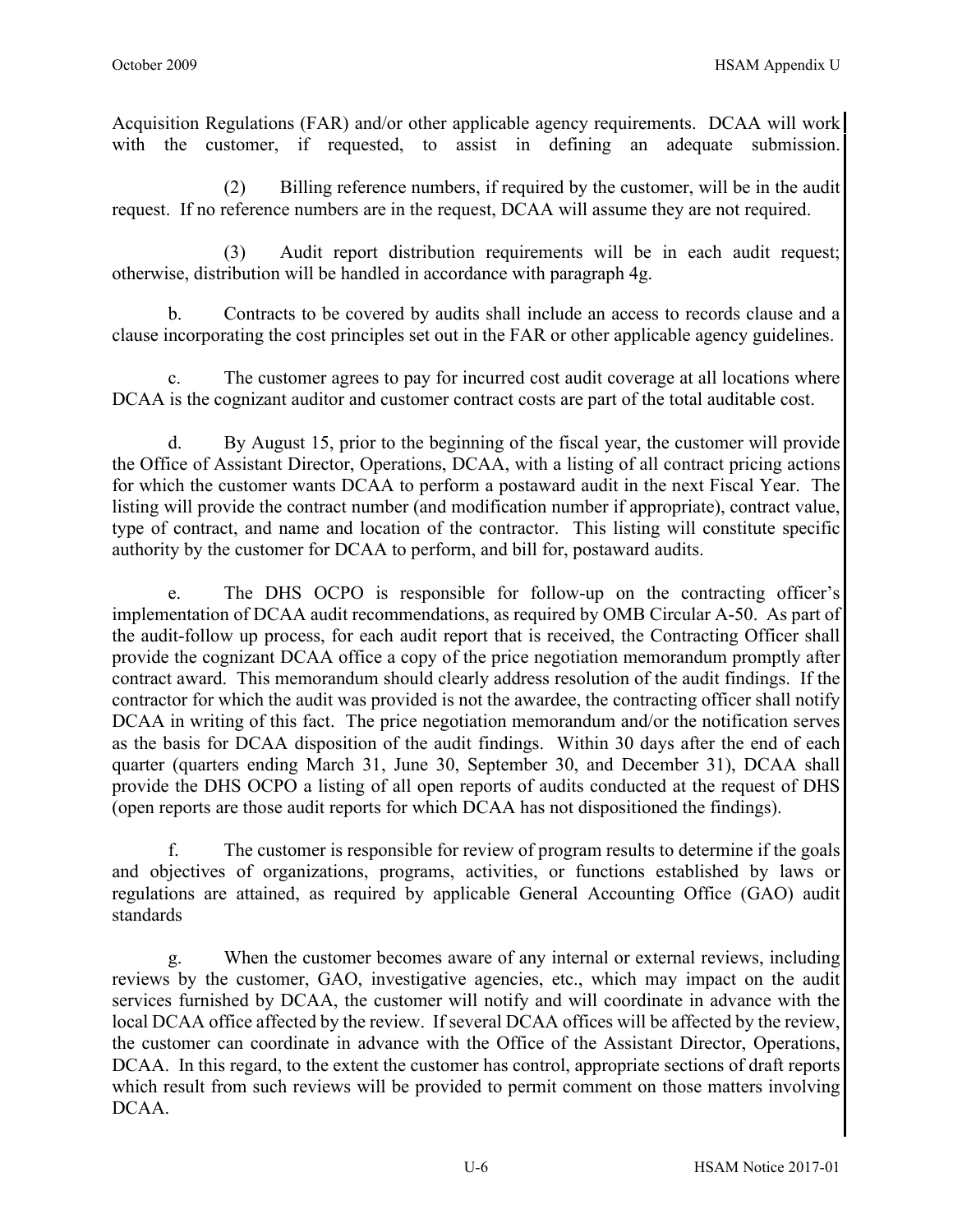h. The customer will use only DCAA audit services to perform all contract audit functions at locations where DCAA is the cognizant auditor to preclude dual or split audit cognizance, unless DCAA acknowledges that it cannot provide the assistance required because: it concerns matters beyond the proper role of DCAA, it would result in undue delays or inefficiencies in the accomplishment of customer objectives, or it is not in the best interest of the Government.

## **6. DURATION**

This MOU may be terminated by any party at any time by issuance of a written notice 60 days in advance of the intended termination date.

## **7. ANNEXES**

a. The following Annexes are enclosed and considered an integral part of this agreement:

#### ANNEX I CUSTOMER CONTACT POINTS FOR MEMORANDUM OF UNDERSTANDING

## ANNEX II COST REIMBURSEMENT VOUCHER PROCESSING PROCEDURES

 b. Further Annexes to this MOU may be negotiated by the responsible agencies' executives and will be treated as an integral part of this agreement.

## **DEPARTMENT OF HOMELAND SECURITY**

[SIGNED] 10/30/2015 William J. Thoreen Date Executive Director Oversight and Strategic Support

## **DEFENSE CONTRACT AUDIT AGENCY (SERVICE PROVIDER)**

| [SIGNED]                              | 10/6 |
|---------------------------------------|------|
| Thomas J. Peters                      | Date |
| <b>Assistant Director, Operations</b> |      |

[SIGNED] 10/6/2015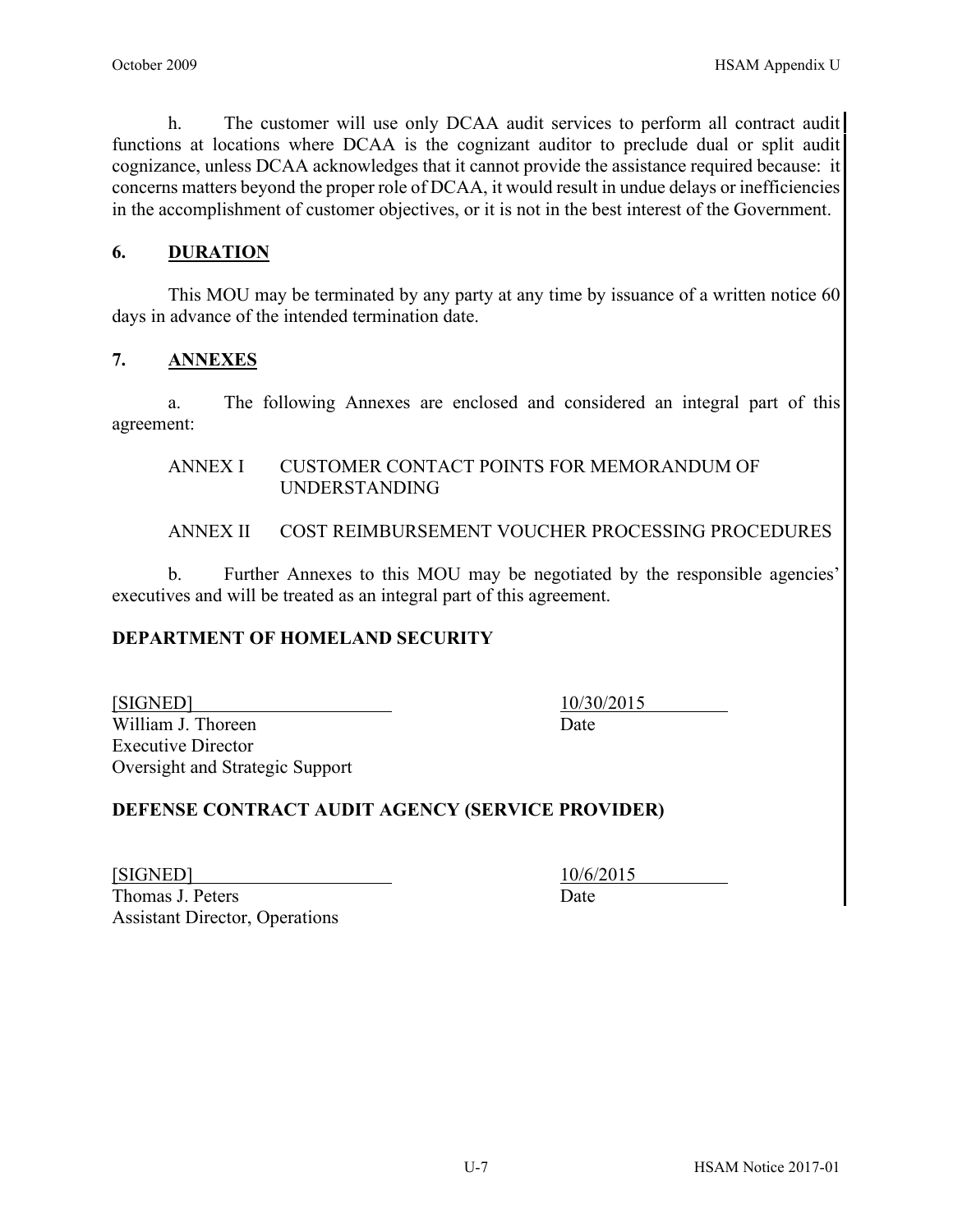#### **ANNEX I CUSTOMER CONTACT POINTS FOR MEMORANDUM OF UNDERSTANDING Between Defense Contract Audit Agency** and **Department of Homeland Security**

#### **1. PURPOSE**

This annex identifies the names, titles, addresses, and phone numbers of the appropriate contact points for DCAA and the DHS OCPO as discussed in the Memorandum of Understanding (MOU). It is recognized that individuals and organizations change periodically. It is intended that this annex be updated as necessary without changing the content of the MOU. Updates to this annex will be coordinated between the Office of the Assistant Director, Operations, for DCAA, and the DHS OCPO.

#### **2. CUSTOMER CONTACT POINTS**

The following individual should be contacted for questions concerning provisions or implementation of the MOU:

William J. Thoreen Hyosun Ro Executive Director Director Oversight & Strategic Support Oversight & Pricing Branch Office of the Chief Procurement Officer Office of the Chief Procurement Officer U.S. Department of Homeland Security U.S. Department of Homeland Security Washington, DC 20528 Washington, DC 20528 (202) 447-0726 (202) 447-5401

Eileen Klase Procurement Analyst Office of the Chief Procurement Officer U.S. Department of Homeland Security Washington, DC 20528 (202) 447-5217

#### **3. DCAA CONTACT POINTS**

Thomas J. Peters Maureen B. Higgins Assistant Director **Operations** Headquarters, DCAA Headquarters, DCAA 8725 John J. Kingman Road, Suite 2135 8725 John J. Kingman Road, Suite 2135<br>Fort Belvoir, VA 22060-6219 Fort Belvoir, VA 22060-6219 Fort Belvoir, VA 22060-6219 (703) 767-2290 (703) 767-2247

Paulette Stephens Program Manager, Workload Analysis Div. Headquarters, DCAA 8725 John J. Kingman Road, Suite 2135 Fort Belvoir, VA 22060-6219 (210) 652-0779

Assistant Director, Human Capital and Resource Management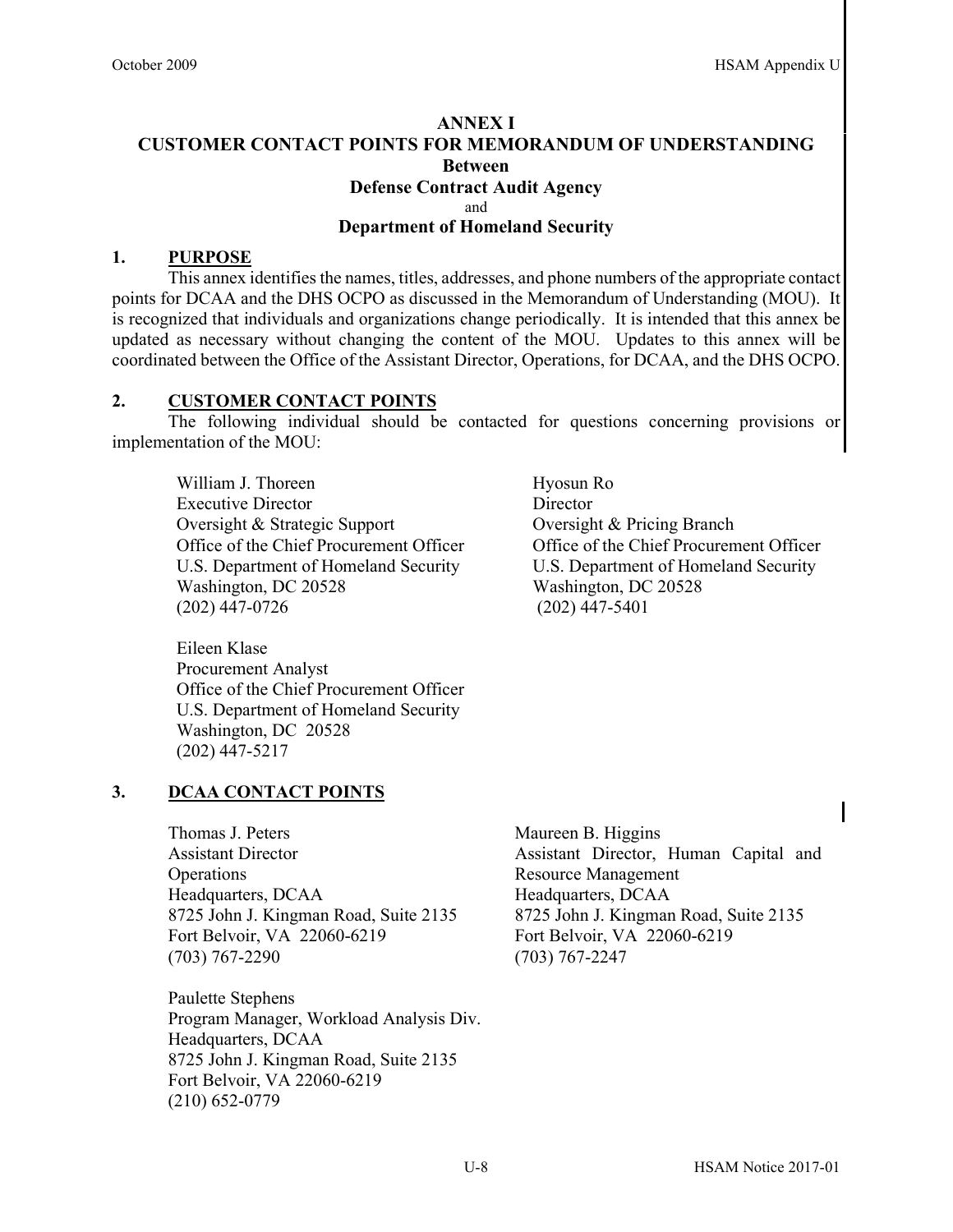#### **4. PROCEDURES REGARDING REQUESTS FOR AUDIT SERVICES**

a. Annual Financial Agreement. Each DHS organizational element that anticipates utilizing contract audit services from DCAA shall complete an Annual Financial Agreement with DCAA. DCAA will provide the annual financial agreements for each of the organizational elements. The agreement shall define the amount of annual effort for a fiscal year period between each organizational element and DCAA. The original annual financial agreements should be returned to DCAA prior to September 30.

b. Funding Documents. Each organizational element shall submit an approved funding document prior to the start of the fiscal year audit effort to DCAA. The organizational element shall use funding documents, Inter-agency Agreements and Inter-Agency Agreement Orders to request audit services.

c. Audit Requests. The DHS organizational element shall send the official audit request to the cognizant DCAA branch offices. Audit request acknowledgement letters shall be sent to the organizational element identifying requested audit services.

d. Audit Reports. Completed DCAA audit reports will be sent to the requesting organizational element. In addition, copies of the types of audit reports listed in paragraph 4g of the MOU will be provided to the OCPO Director of Oversight and Strategic Support.

## **5. PROBLEM RESOLUTION PROCEDURES REGARDING AUDIT SERVICES.**

In the event the customer is not satisfied with the content of a DCAA audit report, generally, the quickest method of resolving this is for the customer to discuss their concerns with the Field Audit Office (FAO) Manager of the DCAA office providing the service. If the parties do not receive satisfactory resolution to their concerns at this level, the parties should contact the Regional Audit Manager responsible for the applicable field office. If a satisfactory resolution is still not received, or if the parties want to discuss a problem with someone at DCAA Headquarters, they should contract the Workload Analysis Division (OWD), Operations, DCAA Headquarters, to voice their concerns. This division will identify the appropriate individuals required to achieve resolution and advise senior level agency management of significant agency problems.

#### **DEPARTMENT OF HOMELAND SECURITY**

[SIGNED] 10/30/2015 William J. Thoreen Date Executive Director, Oversight and Strategic Support

#### **DEFENSE CONTRACT AUDIT AGENCY (SERVICE PROVIDER)**

[SIGNED] 10/6/2015

Thomas J. Peters Date Assistant Director, Operations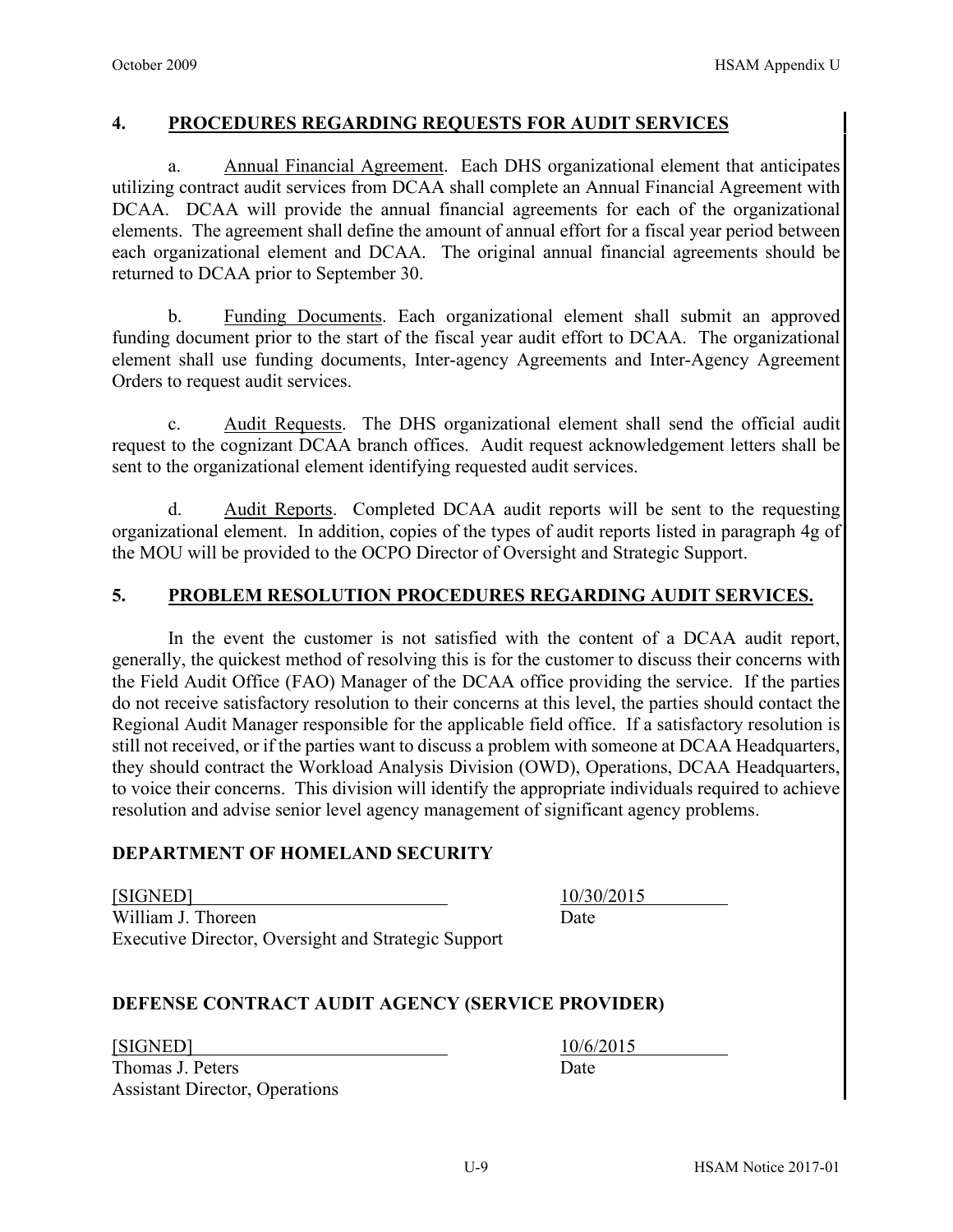## **ANNEX II COST REIMBURSEMENT VOUCHER PROCESSING PROCEDURES Between Defense Contract Audit Agency and Department of Homeland Security**

## **1. PURPOSE**

This annex sets forth the procedures by which the Defense Contract Audit Agency (DCAA) will provide cost reimbursement voucher processing to the Department of Homeland Security.

## **2. REQUIREMENTS**

DCAA must perform and bill for incurred cost audits at the contractor location in accordance with paragraph 4b(2) of the MOU in order to be involved in processing vouchers.

## **3. PROCEDURES**

 DHS cost reimbursement and T&M/LH contracts may require the contractor to submit a copy of the voucher to DCAA at the same time as the original is sent to the COTR/contracting officer, who will certify and process them for payment. DCAA will review vouchers in accordance with Agency procedures. DCAA will review all first vouchers submitted under the contract or delivery order and sample the remaining vouchers using the FAO-established sampling techniques consistent with the methodology used for DoD voucher review sampling (CAM 6-1008). Since DHS has no contracts subject to direct billing, if the contractor has direct billing for DoD and/or any other Government contracts, auditors shall ensure the interim vouchers related to DHS contracts are included in the universe for selection when performing its annual review of paid vouchers. In addition, for any particular voucher, a contracting officer can request a review of that specific voucher if the contracting officer has concerns.

Auditors will notify the contracting officer immediately of any issues identified during the voucher review. If the auditor identifies a concern (e.g., inaccuracies, questionable or unsupportable costs) with the DHS voucher selected for review, the auditor should notify the contracting officer in writing and include any suspended or disapproved costs with a recommendation that the amount questioned be deducted from the next available voucher. No notification to the constraint officer is necessary if the auditor's review disclosed no exceptions.